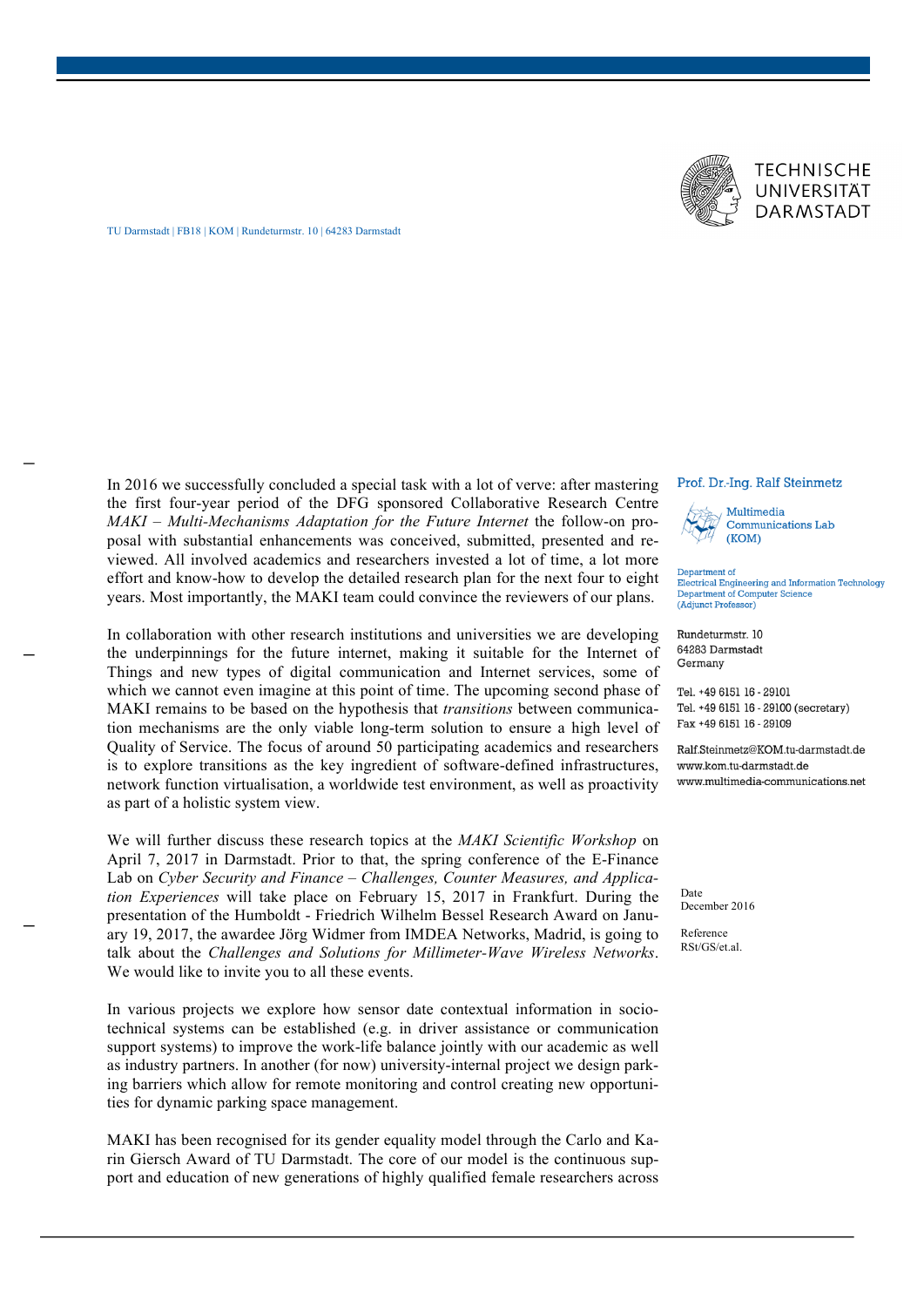all qualification levels. This recognises one more MAKI-related topic as well as personalities that can serve as role models.

As part of a BMBF project we investigate new methods and use cases can be applied to industrial training processes based on future learning technologies at Industrie 4.0. More precisely, we are working on a web-based solution allowing experienced employees to document various process steps and create learning assignments for new employees. Once the process steps and learning assignments are defined, new employees can flexibly access them and document their learning progress. This new learning process ensures that an experienced colleague only acts as instructor if his expertise is indispensable.

As part of our serious games research activities we integrated the most recent VR technologies in order to explore the influence of immersive 3D environments in computer games. As part of a physiotherapy related project (with specific focus on spinal training) we investigate a special feedback system that integrates different interconnected sensors, balance boards, and an infrared camera, inter alia.

We congratulate our researchers on their excellent performance, which resulted in a total of around 50 publications and an excellence award for the publication *SQUAD: A Spectrum-based Quality Adaptation for Dynamic Adaptive Streaming over HTTP*, among others. Alongside his team Stefan Göbel carried out the very successful GameDays for the  $12<sup>th</sup>$  time, an event which involves digital games that both entertain and generate social benefits (e.g. for education, health, etc.). In addition, the first textbook on Serious Games was written and edited by Stefan Göbel and three colleagues. We are proud of the success of Patrick Lieser who was awarded the Energy Prize 2016 by the TU Darmstadt Energy Center e.V. for his Master's thesis *Approximating the energy consumption of buildings by observing relevant environmental parameters*.

Christian Reuter, Melanie Holloway, Frank Englert, Alaa Alhamoud, und Tim Dutz successfully defended their doctoral thesis. We welcome our new colleagues, Wael Alkhatib, Aneta Daxinger, Alexander Frömmgen, Manisha Luthra, Tobias Meuser, Svenja Neitzel, Amr Rizk, Thomas Tregel, and Torsten Uhlig. Our colleagues, Steffen Schnitzer, Patrick Lieser, and The An Binh Nguyen were accepted to the prestigious Software Campus programme, which encourages young researchers to take up at an early stage of their career managerial positions in companies. Frank Englert, Ronny Hans, and Stefan Wilk finished their Software Campus projects.

This year has seen two significant anniversaries: I turned 60; and for 20 of these 60 years I have been leading the KOM institute, which was founded in 1996. I was very happy to celebrate both occasions with current and former colleagues. These celebrations once again demonstrated to me how important a well-established network is; not only from a careers perspective, but also to cultivate friendships. We continue to encourage our employees and alumni to get to know each other and exchange their experiences (see picture below).

If you would like to stay in touch with us throughout the year you can find all the current scientific publications and further useful information on www.kom.tu-darmstadt.de and blog.multimedia-communications.net. Also, please do not hesitate to get in touch personally, via e-mail or telephone. We enjoy discussing new ideas and topics and are looking forward to your feedback!

We wish you a merry Christmas and a happy New Year 2017!



## *Ralf Steinmetz*